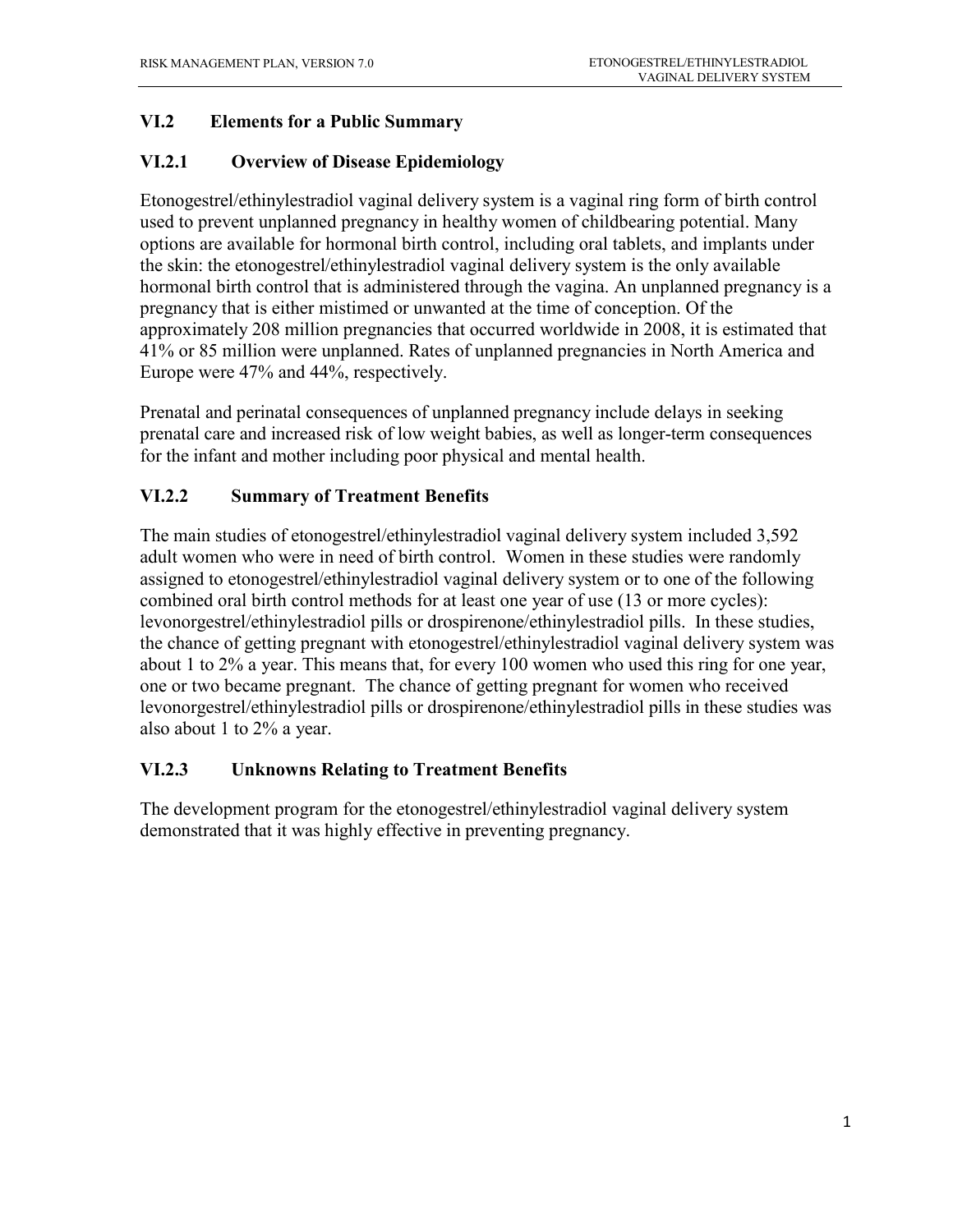### **VI.2.4 Summary of Safety Concerns**

## **Important Identified Risks**

| <b>Risk</b>                                                                                             | <b>What is Known</b>                                                                                                                                                                                                                                                                                                                                                                                                                                                                                                                                                                                                                                                                                                                                                                                                                                                                                                                                                                                                                                                                                                                                                                                                            | Preventability                                                                                                                                                                                                                                                                                                                                                                                                                                                                                                                                                                                                                                                                                                                                                                                                                                                                                                                                                                                                                                                                                                                                                                                                                       |
|---------------------------------------------------------------------------------------------------------|---------------------------------------------------------------------------------------------------------------------------------------------------------------------------------------------------------------------------------------------------------------------------------------------------------------------------------------------------------------------------------------------------------------------------------------------------------------------------------------------------------------------------------------------------------------------------------------------------------------------------------------------------------------------------------------------------------------------------------------------------------------------------------------------------------------------------------------------------------------------------------------------------------------------------------------------------------------------------------------------------------------------------------------------------------------------------------------------------------------------------------------------------------------------------------------------------------------------------------|--------------------------------------------------------------------------------------------------------------------------------------------------------------------------------------------------------------------------------------------------------------------------------------------------------------------------------------------------------------------------------------------------------------------------------------------------------------------------------------------------------------------------------------------------------------------------------------------------------------------------------------------------------------------------------------------------------------------------------------------------------------------------------------------------------------------------------------------------------------------------------------------------------------------------------------------------------------------------------------------------------------------------------------------------------------------------------------------------------------------------------------------------------------------------------------------------------------------------------------|
| <b>Broken Ring</b>                                                                                      | Very rarely etonogestrel/ethinylestradiol vaginal<br>delivery system may break.                                                                                                                                                                                                                                                                                                                                                                                                                                                                                                                                                                                                                                                                                                                                                                                                                                                                                                                                                                                                                                                                                                                                                 |                                                                                                                                                                                                                                                                                                                                                                                                                                                                                                                                                                                                                                                                                                                                                                                                                                                                                                                                                                                                                                                                                                                                                                                                                                      |
| Ring Slips Out                                                                                          | Etonogestrel/ethinylestradiol vaginal delivery<br>system may accidentally slip out from the<br>vagina- for example, if it has not been inserted<br>properly, while removing a tampon, during<br>sexual intercourse, during constipation, or if you<br>have a prolapse of the womb.                                                                                                                                                                                                                                                                                                                                                                                                                                                                                                                                                                                                                                                                                                                                                                                                                                                                                                                                              |                                                                                                                                                                                                                                                                                                                                                                                                                                                                                                                                                                                                                                                                                                                                                                                                                                                                                                                                                                                                                                                                                                                                                                                                                                      |
| Unintended<br>Pregnancies                                                                               | Etonogestrel/ethinylestradiol vaginal delivery<br>system is a vaginal birth control ring used to<br>prevent pregnancy. It is intended for women of<br>child- bearing age. Not every birth control<br>method is 100% effective in every woman who<br>uses it, even if she uses it correctly. Rarely<br>pregnancy may occur.                                                                                                                                                                                                                                                                                                                                                                                                                                                                                                                                                                                                                                                                                                                                                                                                                                                                                                      | If pregnancy occurs with<br>etonogestrel/ethinylestradiol vaginal delivery<br>system in the vagina, the ring should be<br>removed.                                                                                                                                                                                                                                                                                                                                                                                                                                                                                                                                                                                                                                                                                                                                                                                                                                                                                                                                                                                                                                                                                                   |
| Blood clots in a vein<br>(referred to as 'venous<br>thrombosis', 'venous<br>thromboembolism' or<br>VTE) | Using a combined hormonal contraceptive, such<br>as etonogestrel/ethinylestradiol vaginal delivery<br>system, increases your risk of developing a blood<br>clot compared with not using one. In rare cases,<br>a blood clot can block blood vessels and cause<br>serious problems.<br>Recovery from blood clots is not always<br>complete. Rarely, there may be serious lasting<br>effects or, very rarely, they may be fatal.<br>It is important to remember that the overall<br>risk of a harmful blood clot due to NuvaRing<br>is small.<br>What can happen if a blood clot forms in a<br>vein?<br>• The use of combined hormonal contraceptives<br>has been connected with an increase in the<br>risk of blood clots in the vein (venous<br>thrombosis). However, these side effects are<br>rare. Most frequently, they occur in the first<br>year of use of a combined hormonal<br>contraceptive.<br>If a blood clot forms in a vein in the leg or<br>foot it can cause a deep vein thrombosis<br>(DVT)<br>If a blood clot travels from the leg and<br>lodges in the lung it can cause a pulmonary<br>embolism.<br>Very rarely a clot may form in a vein in<br>another organ such as the eye (retinal vein<br>thrombosis). | You should not use NuvaRing if you have any<br>of the conditions listed below. If you do have<br>any of the conditions listed below, you must<br>tell your doctor. Your doctor will discuss with<br>you what other form of birth control would be<br>more appropriate.<br>if you have (or have ever had) a blood<br>clot in a blood vessel of your legs (deep<br>vein thrombosis, DVT), your lungs<br>(pulmonary embolus, PE) or other organs<br>if you know you have a disorder affecting<br>$\bullet$<br>your blood clotting - for instance, protein<br>C deficiency, protein S deficiency,<br>antithrombin - III deficiency, Factor V<br>Leiden or antiphospholipid antibodies<br>if you need an operation or if you are off<br>$\bullet$<br>your feet for a long time (see section<br>'Blood clots')<br>if you have ever had a heart attack, or a<br>$\bullet$<br>stroke<br>if you have (or have ever had) angina<br>$\bullet$<br>pectoris (a condition that causes severe<br>chest pain and may be a first sign of a<br>heart attack) or transient ischaemic attack<br>(TIA – temporary stroke symptoms)<br>if you have any of the following diseases<br>$\bullet$<br>that may increase your risk of a clot in<br>the arteries: |

**Table 1 Summary of Important Identified Risks**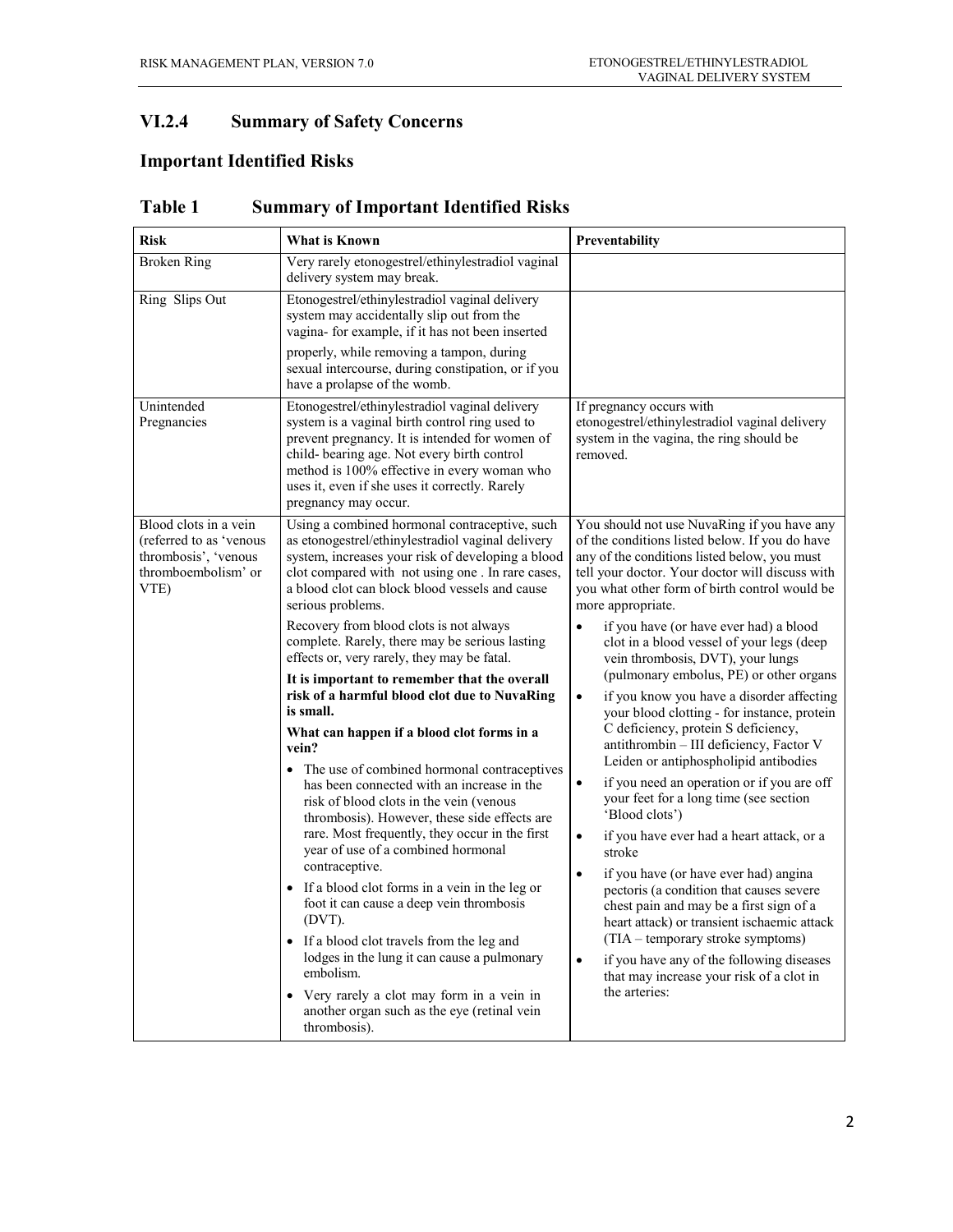| <b>Risk</b>                                                                                             | <b>What is Known</b>                                                                                                                                                                                                                                                                                                                                                                                                                                                                                                                                                                                                                                                                                                                                                                                                                                                                                                                                                                                                                                                                                                                                                                                                                                                                                                                                                                                                                                                                                                                                                          | Preventability                                                                                                                                                                                                                                                                                 |
|---------------------------------------------------------------------------------------------------------|-------------------------------------------------------------------------------------------------------------------------------------------------------------------------------------------------------------------------------------------------------------------------------------------------------------------------------------------------------------------------------------------------------------------------------------------------------------------------------------------------------------------------------------------------------------------------------------------------------------------------------------------------------------------------------------------------------------------------------------------------------------------------------------------------------------------------------------------------------------------------------------------------------------------------------------------------------------------------------------------------------------------------------------------------------------------------------------------------------------------------------------------------------------------------------------------------------------------------------------------------------------------------------------------------------------------------------------------------------------------------------------------------------------------------------------------------------------------------------------------------------------------------------------------------------------------------------|------------------------------------------------------------------------------------------------------------------------------------------------------------------------------------------------------------------------------------------------------------------------------------------------|
|                                                                                                         | When is the risk of developing a blood clot in<br>a vein highest?<br>The risk of developing a blood clot in a vein is<br>highest during the first year of taking a combined<br>hormonal contraceptive for the first time. The<br>risk may also be higher if you restart taking a<br>combined hormonal contraceptive (the same<br>product or a different product) after a break of 4<br>weeks or more.<br>After the first year, the risk gets smaller but is<br>always slightly higher than if you were not using<br>a combined hormonal contraceptive.<br>When you stop using NuvaRing your risk of a<br>blood clot returns to normal within a few weeks.                                                                                                                                                                                                                                                                                                                                                                                                                                                                                                                                                                                                                                                                                                                                                                                                                                                                                                                     | severe diabetes with blood vessel<br>damage<br>very high blood pressure<br>a very high level of fat in the<br>blood (cholesterol or<br>triglycerides)<br>a condition known as<br>hyperhomocysteinaemia<br>if you have (or have ever had) a type of<br>٠<br>migraine called 'migraine with aura |
| Blood clots in a vein<br>(referred to as 'venous<br>thrombosis', 'venous<br>thromboembolism' or<br>VTE) | What is the risk of developing a blood clot?<br>The risk depends on your natural risk of VTE<br>and the type of combined hormonal<br>contraceptive you are using.<br>The overall risk of a blood clot in the leg or lung<br>(DVT or PE) with NuvaRing is small.<br>Out of 10,000 women who are not using any<br>combined hormonal contraceptive and are<br>not pregnant, about 2 will develop a blood<br>clot in a year.<br>Out of 10,000 women who are using a<br>$\bullet$<br>combined hormonal contraceptive that<br>contains levonorgestrel, norethisterone, or<br>norgestimate, about 5-7 will develop a blood<br>clot in a year.<br>Out of 10,000 women who are using a<br>$\bullet$<br>combined hormonal contraceptive that<br>contains norelgestromin, or etonogestrel<br>such as NuvaRing, between about 6 and 12<br>women will develop a blood clot in a year.<br>The risk of having a blood clot will vary<br>٠<br>according to your personal medical history<br>(see "Factors that increase your risk of a<br>blood clot" below).<br>Factors that increase your risk of a blood clot<br>in a vein<br>The risk of a blood clot with NuvaRing is small<br>but some conditions will increase the risk. Your<br>risk is higher:<br>if you are very overweight (body mass<br>$\bullet$<br>index (BMI) over 30 kg/m <sup>2</sup> );<br>if one of your immediate family has had a<br>$\bullet$<br>blood clot in the leg, lung or other organ at a<br>young age (e.g., below the age of about 50).<br>In this case you could have a hereditary<br>blood clotting disorder | If any of these conditions appear for the first<br>time while using NuvaRing, remove the ring<br>immediately and contact your doctor. In the<br>meantime, use non-hormonal contraceptive<br>measures.                                                                                          |

**Table 1 Summary of Important Identified Risks**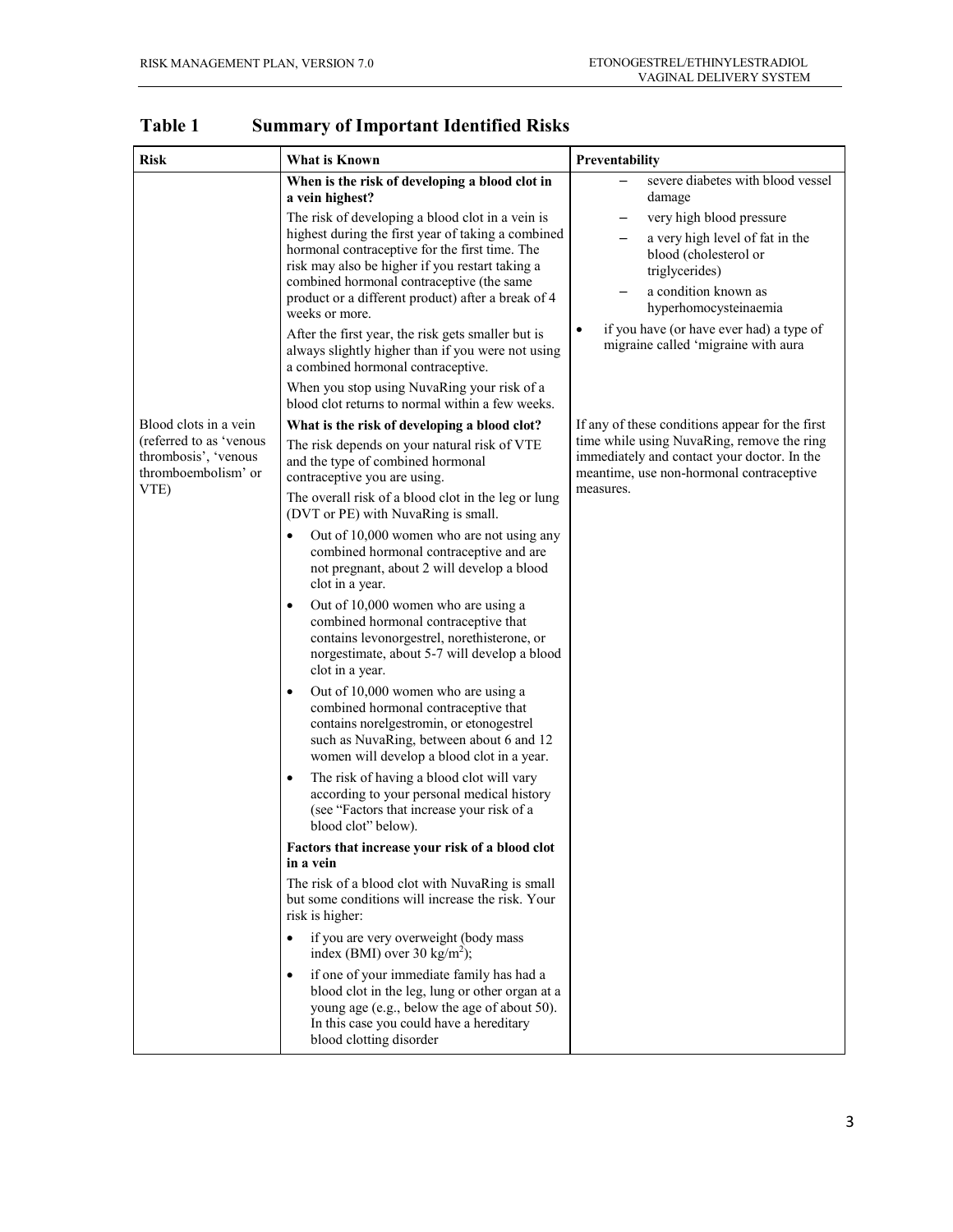| <b>Risk</b>                                                                                             | What is Known                                                                                                                                                                                                                                                                                                                                                                                                                                                                                                                                                                                                                                                                                                                                                                                                                                                                                                                                                                                                                                                                                                                         | Preventability                                                                                                                                                                                                                                                                                                                                                                                                                                                                                                                                                                                                                                                                                                                                                                                                                                                                         |  |
|---------------------------------------------------------------------------------------------------------|---------------------------------------------------------------------------------------------------------------------------------------------------------------------------------------------------------------------------------------------------------------------------------------------------------------------------------------------------------------------------------------------------------------------------------------------------------------------------------------------------------------------------------------------------------------------------------------------------------------------------------------------------------------------------------------------------------------------------------------------------------------------------------------------------------------------------------------------------------------------------------------------------------------------------------------------------------------------------------------------------------------------------------------------------------------------------------------------------------------------------------------|----------------------------------------------------------------------------------------------------------------------------------------------------------------------------------------------------------------------------------------------------------------------------------------------------------------------------------------------------------------------------------------------------------------------------------------------------------------------------------------------------------------------------------------------------------------------------------------------------------------------------------------------------------------------------------------------------------------------------------------------------------------------------------------------------------------------------------------------------------------------------------------|--|
| Blood clots in a vein<br>(referred to as 'venous<br>thrombosis', 'venous<br>thromboembolism' or<br>VTE) | if you need to have an operation, or if you<br>$\bullet$<br>are off your feet for a long time because of<br>an injury or illness, or you have your leg in a<br>cast. The use of NuvaRing may need to be<br>stopped several weeks before surgery or<br>while you are less mobile. If you need to<br>stop using NuvaRing ask your doctor when<br>you can start using it again.                                                                                                                                                                                                                                                                                                                                                                                                                                                                                                                                                                                                                                                                                                                                                          |                                                                                                                                                                                                                                                                                                                                                                                                                                                                                                                                                                                                                                                                                                                                                                                                                                                                                        |  |
|                                                                                                         | as you get older (particularly above about<br>35 years)<br>if you gave birth less than a few weeks ago<br>The risk of developing a blood clot increases the<br>more conditions you have.                                                                                                                                                                                                                                                                                                                                                                                                                                                                                                                                                                                                                                                                                                                                                                                                                                                                                                                                              |                                                                                                                                                                                                                                                                                                                                                                                                                                                                                                                                                                                                                                                                                                                                                                                                                                                                                        |  |
|                                                                                                         | Air travel (>4 hours) may temporarily increase<br>your risk of a blood clot, particularly if you have<br>some of the other factors listed.<br>It is important to tell your doctor if any of these<br>conditions apply to you, even if you are unsure.                                                                                                                                                                                                                                                                                                                                                                                                                                                                                                                                                                                                                                                                                                                                                                                                                                                                                 |                                                                                                                                                                                                                                                                                                                                                                                                                                                                                                                                                                                                                                                                                                                                                                                                                                                                                        |  |
|                                                                                                         | Your doctor may decide that NuvaRing needs to<br>be stopped.<br>If any of the above conditions change while you<br>are using NuvaRing, for example a close family<br>member experiences a thrombosis for no known<br>reason or you gain a lot of weight, tell your<br>doctor.                                                                                                                                                                                                                                                                                                                                                                                                                                                                                                                                                                                                                                                                                                                                                                                                                                                         |                                                                                                                                                                                                                                                                                                                                                                                                                                                                                                                                                                                                                                                                                                                                                                                                                                                                                        |  |
| Blood clots in an artery                                                                                | Like a blood clot in a vein, a blood clot in an<br>artery can cause serious problems. For example,<br>it can cause a heart attack or a stroke.<br>Factors that increase your risk of a blood clot<br>in an artery<br>It is important to note that the risk of a heart attack or<br>stroke from using NuvaRing is very small but can<br>increase:<br>with increasing age (beyond about 35 years)<br>if you smoke. When using a combined<br>hormonal contraceptive, like NuvaRing, you<br>are advised to stop smoking. If you are<br>unable to stop smoking and are older than 35<br>your doctor may advise you to use a<br>different type of contraceptive<br>if you are overweight<br>$\bullet$<br>if you have high blood pressure<br>$\bullet$<br>if a member of your immediate family has<br>had a heart attack or stroke at a young age<br>(less than about 50). In this case you could<br>also have a higher risk of having a heart<br>attack or stroke.<br>if you, or someone in your immediate<br>family, have a high level of fat in the blood<br>(cholesterol or triglycerides)<br>if you get migraines, especially migraines | You should not use NuvaRing if you have any<br>of the conditions listed below. If you have any<br>of the conditions listed below, you must tell<br>your doctor. Your doctor will discuss with you<br>what other form of birth control would be<br>more appropriate.<br>if you have (or have ever had) a blood<br>$\bullet$<br>clot in a blood vessel of your legs (deep<br>vein thrombosis, DVT), your lungs<br>(pulmonary embolus, PE) or other organs<br>if you know you have a disorder affecting<br>$\bullet$<br>your blood clotting - for instance, protein<br>C deficiency, protein S deficiency,<br>antithrombin - III deficiency, Factor V<br>Leiden or antiphospholipid antibodies<br>if you need an operation or if you are off<br>$\bullet$<br>your feet for a long time (see section<br>'Blood clots')<br>if you have ever had a heart attack, or a<br>$\bullet$<br>stroke |  |

**Table 1 Summary of Important Identified Risks**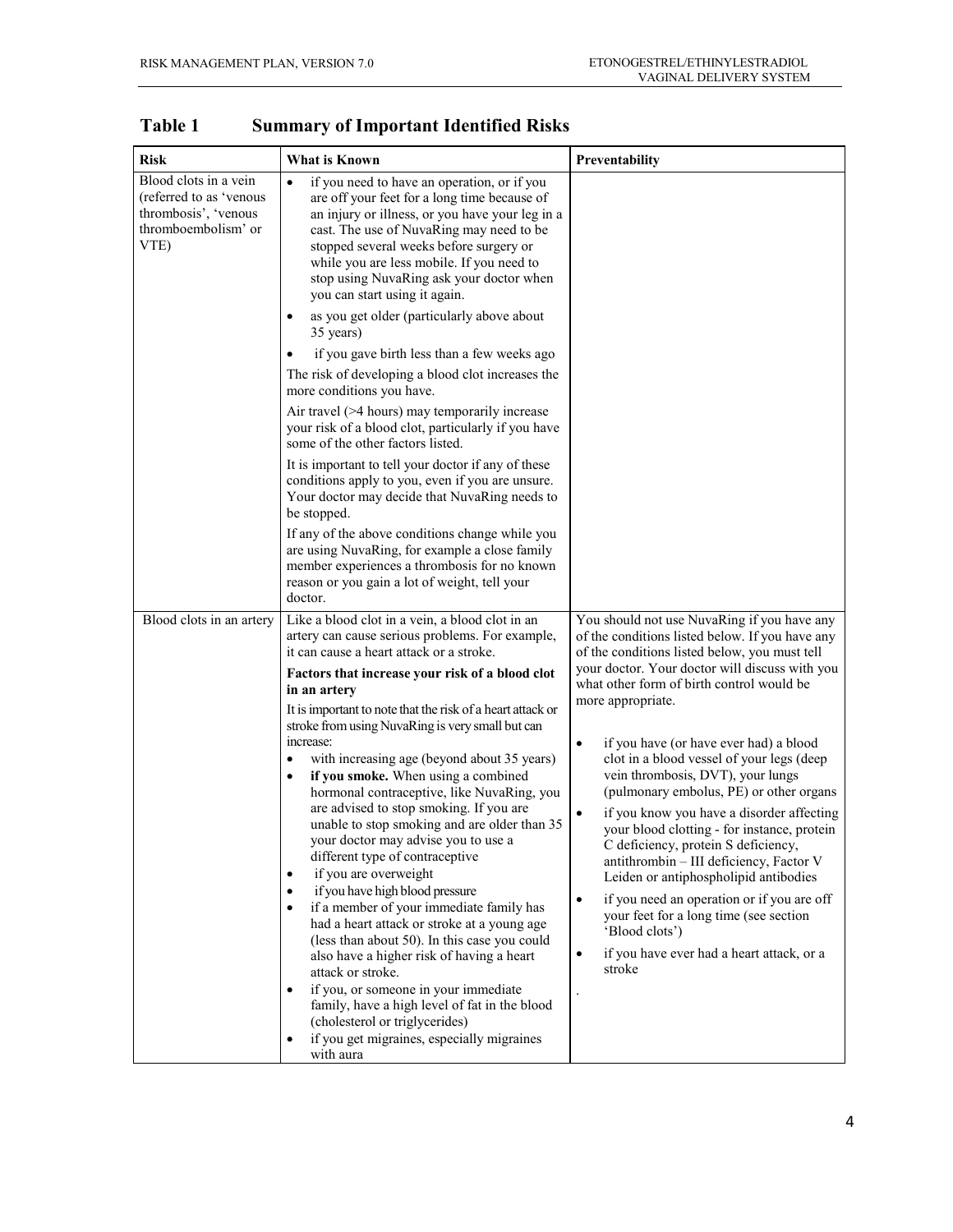| <b>Risk</b>              | What is Known                                                                                                                                                                                                                                                                                                                                                                                                                                                                                                                                                           | Preventability                                                                                                                                                                                                                                                                                                                                                                                                                                                                                                                                                                                                                                                                                                                                                                                                                                            |
|--------------------------|-------------------------------------------------------------------------------------------------------------------------------------------------------------------------------------------------------------------------------------------------------------------------------------------------------------------------------------------------------------------------------------------------------------------------------------------------------------------------------------------------------------------------------------------------------------------------|-----------------------------------------------------------------------------------------------------------------------------------------------------------------------------------------------------------------------------------------------------------------------------------------------------------------------------------------------------------------------------------------------------------------------------------------------------------------------------------------------------------------------------------------------------------------------------------------------------------------------------------------------------------------------------------------------------------------------------------------------------------------------------------------------------------------------------------------------------------|
| Blood clots in an artery | if you have a problem with your heart<br>$\bullet$<br>(valve disorder, disturbance of the rhythm<br>called atrial fibrillation)<br>if you have diabetes<br>٠<br>If you have more than one of these conditions or<br>if any of them are particularly severe, the risk of<br>developing a blood clot may be increased even<br>more.<br>If any of the above conditions change while you<br>are using NuvaRing, for example, you start<br>smoking, a close family member experiences a<br>thrombosis for no known reason, or you gain a<br>lot of weight, tell your doctor. | if you have (or have ever had) angina<br>$\bullet$<br>pectoris (a condition that causes severe<br>chest pain and may be a first sign of a<br>heart attack) or transient ischaemic attack<br>(TIA – temporary stroke symptoms)<br>if you have any of the following diseases<br>$\bullet$<br>that may increase your risk of a clot in<br>the arteries:<br>severe diabetes with blood vessel<br>damage<br>very high blood pressure<br>a very high level of fat in the<br>blood (cholesterol or<br>triglycerides)<br>a condition known as<br>hyperhomocysteinaemia<br>if you have (or have ever had) a type of<br>migraine called 'migraine with aura<br>If any of these conditions appear for the first<br>time while using NuvaRing, remove the ring<br>immediately and contact your doctor. In the<br>meantime, use non-hormonal contraceptive<br>measures |

**Table 1 Summary of Important Identified Risks**

## **Important Potential Risks**

## **Table 2 Summary of Important Potential Risks**

| <b>Risk</b>                         | What is Known                                                                                                                                                                                                                                                                                                                                                                                |
|-------------------------------------|----------------------------------------------------------------------------------------------------------------------------------------------------------------------------------------------------------------------------------------------------------------------------------------------------------------------------------------------------------------------------------------------|
| <b>Toxic Shock Syndrome</b>         | Cases of toxic shock syndrome (TSS) have been associated with tampons<br>and certain barrier birth control methods. Very rare cases of TSS have been<br>reported by etonogestrel/ethinylestradiol vaginal delivery system users; in<br>some cases the women also were using tampons. Use of the<br>etonogestrel/ethinylestradiol vaginal delivery system has not been shown to<br>cause TSS. |
| Vaginal Ring Site Tissue Overgrowth | In rare cases, the ring was found stuck to the lining of the vagina or became<br>entrapped in the vaginal tissue that has grown over the ring and needed to be<br>removed by a healthcare provider.                                                                                                                                                                                          |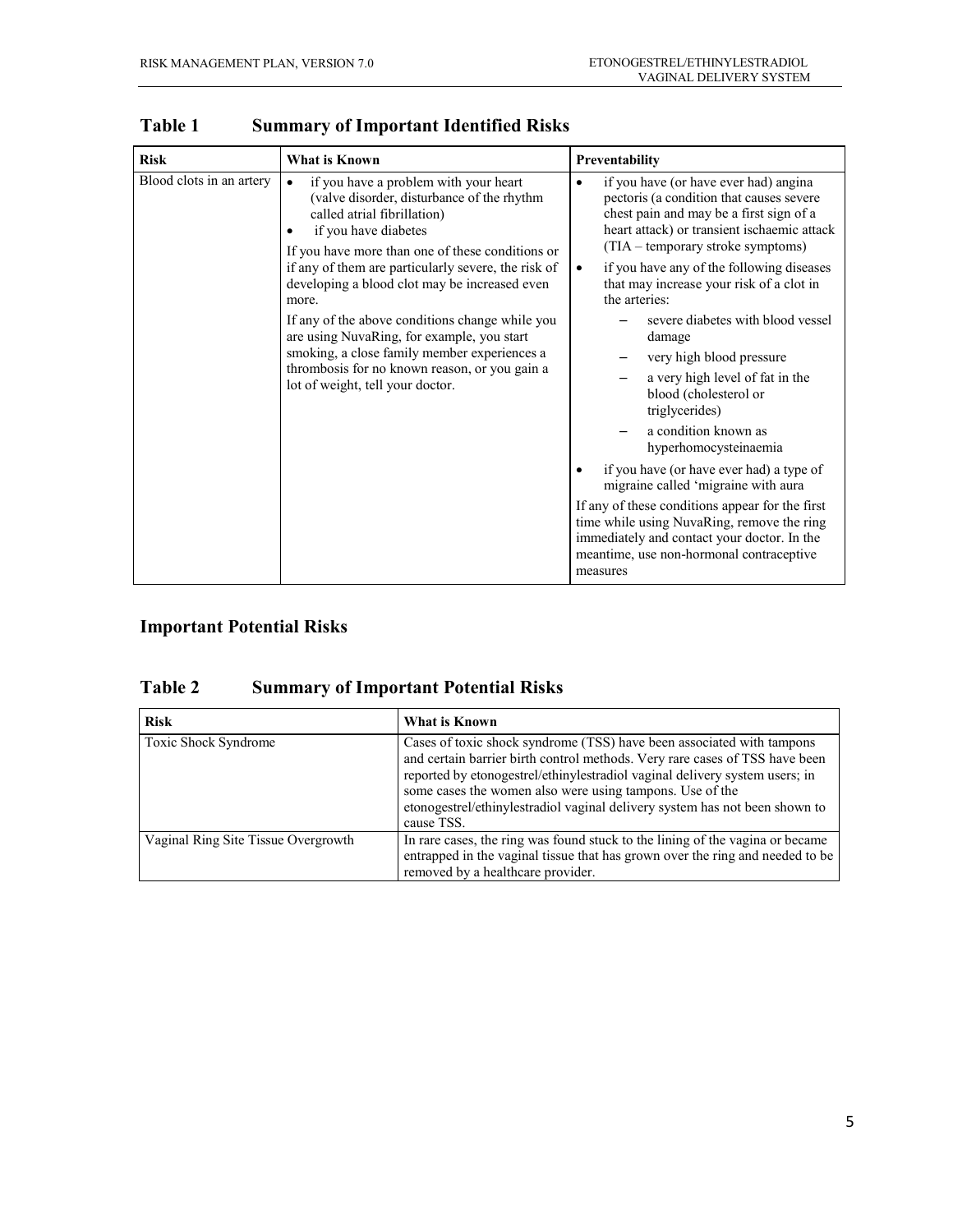#### **Missing Information (theoretical risks)**

| <b>Missing Information</b>                                                   | What is Known                                                                                                                                                                                                                                                                                                     |  |
|------------------------------------------------------------------------------|-------------------------------------------------------------------------------------------------------------------------------------------------------------------------------------------------------------------------------------------------------------------------------------------------------------------|--|
| Endometrial Thickening                                                       | The number of reported endometrial thickening cases is very small in the<br>context of the total number of etonogestrel/ethinylestradiol vaginal<br>delivery systems sold. Use of the etonogestrel/ethinylestradiol vaginal<br>delivery system has not been shown to cause endometrial thickening.                |  |
| Pelvic Inflammatory Disease (infection of<br>the female reproductive organs) | The number of reported cases of pelvic inflammatory disease is very<br>small in the context of the total number of etonogestrel/ethinylestradiol<br>vaginal delivery system sold. Use of the etonogestrel/ethinylestradiol<br>vaginal delivery system has not been shown to cause pelvic inflammatory<br>disease. |  |

#### **Table 3 Summary of Missing Information**

#### **VI.3 Summary of Risk Minimization Measures by Safety Concern**

All medicines have a Summary of Product Characteristics (SmPC) which provides physicians, pharmacists and other health care professionals with details on how to use the medicine, the risks and recommendations for minimizing them. An abbreviated version of this in lay language is provided in the form of the Package Leaflet (PL). The measures in these documents are known as routine risk minimization measures.

In addition, information to communicate the risk of blood clots has been provided in the first quarter of 2014 to physicians, pharmacists and other health care professionals through a DHPC.

The Summary of Product Characteristics and the Package Leaflet for etonogestrel/ethinylestradiol vaginal delivery system can be found in the product's EPAR page.

#### **VI.3.1 Planned Post-Authorization Development Plan**

#### **VI.3.1.1 List of Studies in Post-Authorization Development Plan**

There are no studies in the post-authorization development plan for this medicine.

#### **VI.3.1.2 Studies Which are a Condition of the Marketing Authorization**

There are no studies in the post-authorization development plan for this medicine.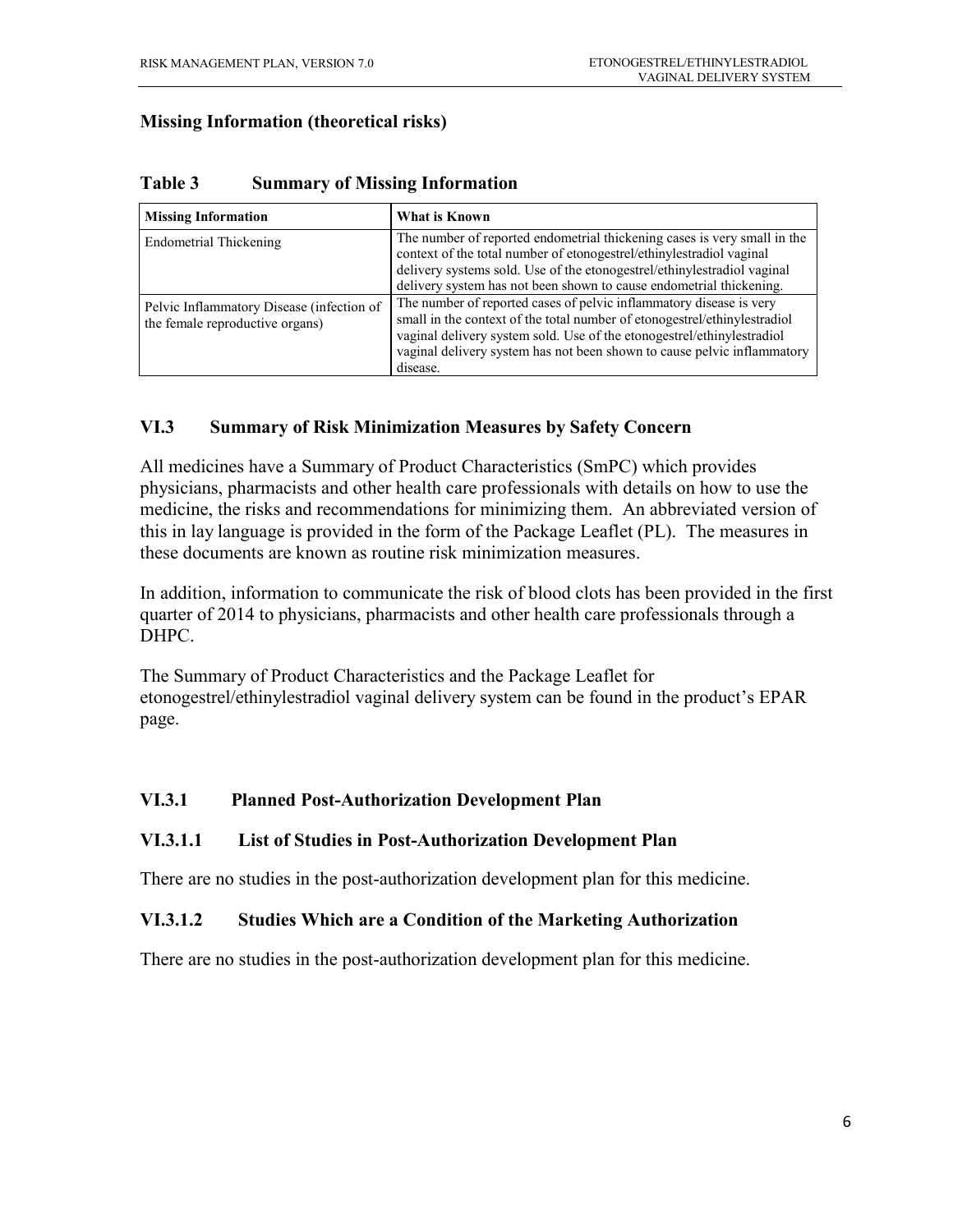## **VI.3.2 Summary of Changes to the Risk Management Plan Over Time**

| <b>RMP</b> Version | Date                   | <b>Safety Concerns</b>                                                 | <b>Comment</b> |
|--------------------|------------------------|------------------------------------------------------------------------|----------------|
| 1.0                | 27-Feb-2006 (at the    | Important identified risks:                                            |                |
|                    | time of authorization) | Ring disconnection                                                     |                |
|                    |                        | Ring expulsion<br>$\bullet$                                            |                |
|                    |                        | Unintended pregnancies and their<br>٠                                  |                |
|                    |                        | outcome                                                                |                |
|                    |                        | Venous thromboembolic events                                           |                |
|                    |                        | Cerebrovascular events                                                 |                |
|                    |                        |                                                                        |                |
|                    |                        | Important potential risks:                                             |                |
|                    |                        | Toxic Shock Syndrome<br>$\bullet$                                      |                |
| 2.0                | 10-Oct-2007            | Important identified risks:                                            |                |
|                    |                        | Ring disconnection                                                     |                |
|                    |                        | Ring expulsion<br>٠                                                    |                |
|                    |                        | Unintended pregnancies and their<br>$\bullet$                          |                |
|                    |                        | outcome                                                                |                |
|                    |                        | Venous thromboembolic events                                           |                |
|                    |                        | Cerebrovascular events                                                 |                |
|                    |                        | Important potential risks:                                             |                |
|                    |                        | Toxic Shock Syndrome                                                   |                |
|                    |                        | Pelvic inflammatory disease<br>$\bullet$                               |                |
|                    |                        | Implant site fibrosis<br>$\bullet$                                     |                |
|                    |                        | Endometrial hyperplasia<br>$\bullet$                                   |                |
| 3.0                | 28-Jan-2009            | Important identified risks:                                            |                |
|                    |                        | Ring disconnection                                                     |                |
|                    |                        | Ring expulsion<br>$\bullet$                                            |                |
|                    |                        | Unintended pregnancy<br>$\bullet$                                      |                |
|                    |                        | Venous thromboembolic events<br>$\bullet$                              |                |
|                    |                        | Cerebrovascular accidents                                              |                |
|                    |                        | Important potential risks                                              |                |
|                    |                        | Toxic shock syndrome                                                   |                |
|                    |                        | Implant site fibrosis<br>$\bullet$                                     |                |
|                    |                        |                                                                        |                |
|                    |                        | In this version endometrial hyperplasia and                            |                |
|                    |                        | pelvic inflammatory disease (PID) were no                              |                |
|                    |                        | longer considered potential risks and were not<br>included in the RMP. |                |
|                    |                        |                                                                        |                |
| 4.0                | 27-Aug-2010            | Important identified risks:                                            |                |
|                    |                        | Ring disconnection                                                     |                |
|                    |                        | Ring expulsion<br>$\bullet$                                            |                |
|                    |                        | Unintended pregnancy<br>$\bullet$<br>Venous thromboembolic events      |                |
|                    |                        |                                                                        |                |
|                    |                        | Cerebrovascular accidents                                              |                |
|                    |                        | <b>Important Potential Risks:</b>                                      |                |
|                    |                        | Toxic shock syndrome                                                   |                |
|                    |                        | Implant site fibrosis<br>$\bullet$                                     |                |
|                    |                        |                                                                        |                |
|                    |                        | Missing information:                                                   |                |
|                    |                        | Endometrial hyperplasia<br>$\bullet$                                   |                |
|                    |                        | Pelvic inflammatory disease<br>$\bullet$                               |                |
|                    |                        | In this version endometrial hyperplasia and                            |                |
|                    |                        | pelvic inflammatory disease (PID) are included                         |                |
|                    |                        | as missing information based on a specific                             |                |
|                    |                        | request of the EU health authority.                                    |                |

# **Table 4 Major Changes to the Risk Management Plan**